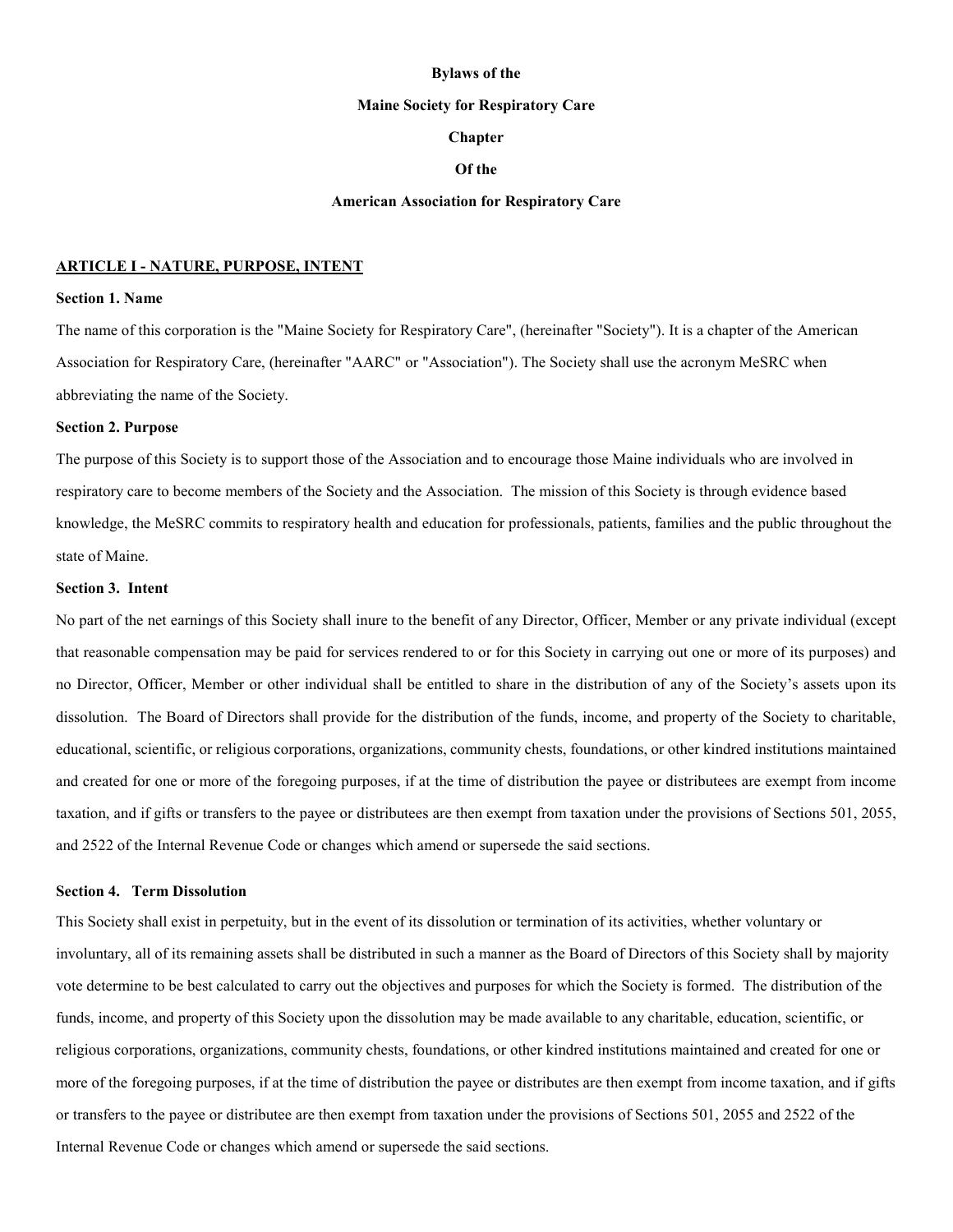### **ARTICLE II – MEMBERSHIP**

#### **Section 1. Eligibility**

An individual is eligible to be a member of this Society if he/she is a member of the AARC as specified in Article III of the AARC Bylaws and provided he/she resides or is employed within the State of Maine.

### **Section 2. Classification**

### **Classes**

The membership of the Society shall include three (3) classes: Active Member, Associate Member, and Special Member as more fully described in Article III of the AARC Bylaws.

#### **Rights and Privileges**

Active members in good standing shall be entitled to all the rights and privileges of membership of the Society including: the right to hold office, hold committee chairs, and vote.

Associate members shall have all of the rights and privileges of the Society except that they shall not be entitled to hold office, vote, or serve as chair of any standing committee of the Society.

Special Members, consisting of Life Members, Honorary Members and General Members shall have the same rights and privileges as described in Article III of the AARC Bylaws.

# **ARTICLE III – OFFICERS AND DIRECTORS**

### **Section 1.**

.

**Officers** The elected officers of the Society shall be: a President, a President-Elect the Immediate Past President, a Secretary, and a Treasurer, all of whom shall be Directors. The President-Elect shall immediately succeed the President. No two offices may be held by the same person at one time.

#### **Section 2. Directors**

There shall be no less than five (5) nor more than fifteen (15) Directors. Two (2) Directors shall be Delegates (hereinafter also referred to collectively as the "Delegation"). The remaining Directors shall be elected at large from the Active Members in good standing.

## **Section 3. Term of Office**

Terms shall be concurrent with the calendar year (January 1- December 31). The term for all Officers and Directors is as follows:

- A. The President-Elect, President, and Immediate Past-President are one (1) year terms, served in consecutive and progressive steps for a three (3) year commitment. The President-Elect immediately succeeds the President and the President immediately succeeds the Immediate Past-President.
- B. The two Delegates shall each serve for four (4) years with their terms staggered two (2) years apart.
- C. The Secretary and Treasurer shall each serve for two (2) years with their terms staggered one year apart.
- D. The eight (8) Board Members at Large will serve for two (2) years with four (4) of the terms staggered one year a part.
	- i. This transition to staggered terms will begin in the year 2020. Four (4) Board Members at Large will be elected to terms to two (2) years. The remaining four (4) Board Member at Large terms will remain one (1) year positions.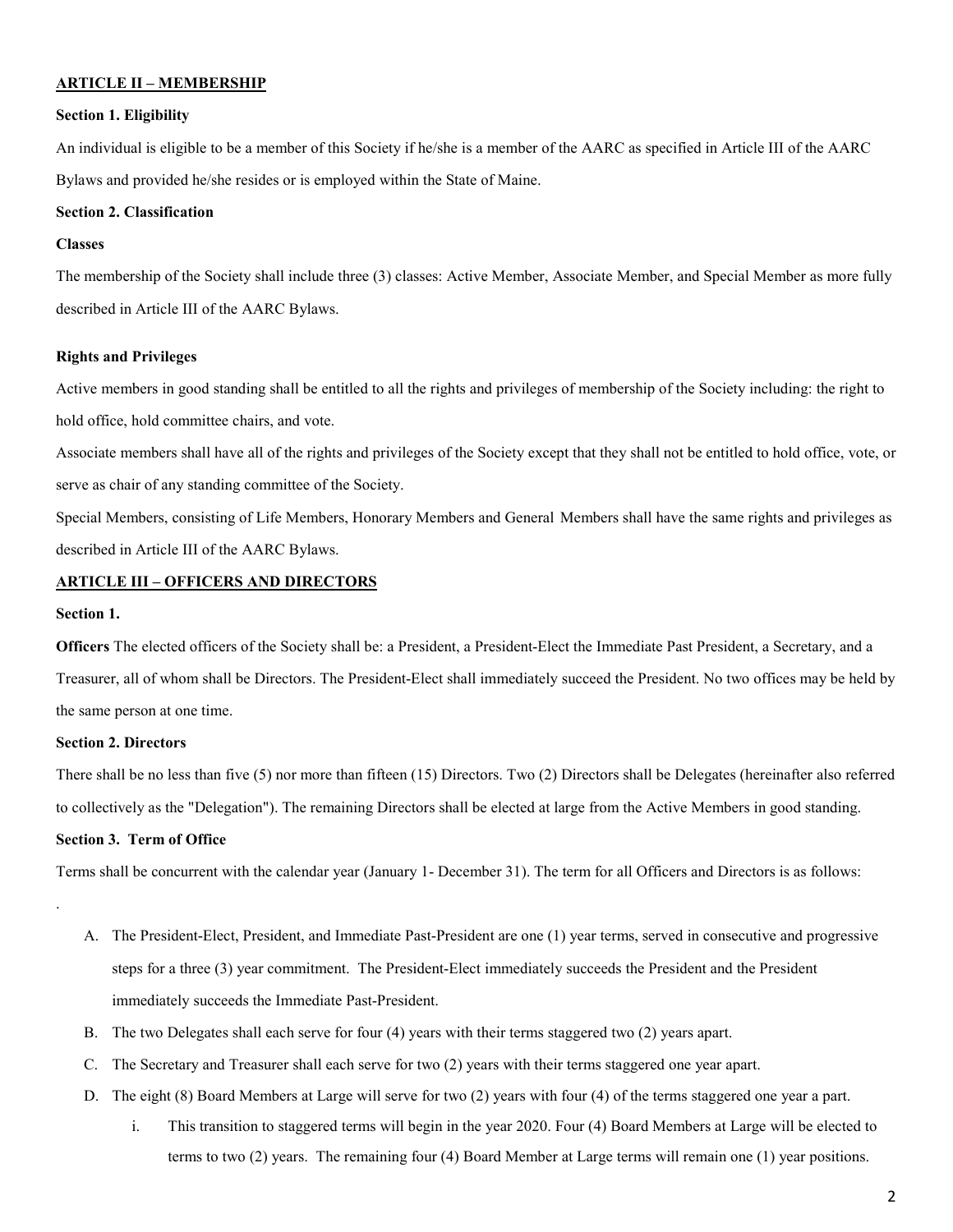- ii. In 2021, the second phase of the transition to staggered terms will be implemented. Four Board Members at Large will be elected to serve terms of  $(2)$  two years.
- iii. Each year after 2021, the election process will be to fill four (4) Board Member at Large positions.
- E. Terms shall begin on January 1st following the annual meeting at which the respective officers and board members are elected. The incumbents shall remain in office until such time as their respective successors assume office. The President and the President-Elect shall not serve more than one (1) consecutive term in the same office.

## **Section 4. Duties of Officers**

## **The President shall:**

- 1. Preside at all regular and special meetings, the annual meeting, and all meetings of the Board of Directors.
- 2. Prepare an agenda for each meeting at which he/she presides.
- 3. Appoint standing and special committees subject to the approval of the Board of Directors.
- 4. Be an ex-officio member of all committees.
- 5. Present to the Board of Directors an annual report of the Society.
- 6. Be bondable.

## **The President-Elect shall:**

- 1. Become acting President and assume the duties of the President in the event of the President's absence, resignation, or disability.
- 2. Shall pre-scheduled Board of Directors meetings for the upcoming year and announce the dates at the annual meeting.
- 3. Be Chair of the Society Judicial Committee.
- 4. Be Chair of the Society Nominating Committee.
- 5. Be Chair of the Constitution and Bylaws Committee. Other Society duties as designated by the President.
- 6. Be Bondable.

### **The Secretary shall:**

- 1. Keep the minutes of the Board of Directors and all regular or special meetings and shall keep a book for such purpose; Send to the Headquarters of the AARC a copy of the minutes of every Society meeting as defined in Article X, Section 4 of the AARC Bylaws.
- 2. Have custody of the seal of Society. Attest to the signature of all officers of the Society; Provide notices of all special and regularly scheduled meetings of The Society; Act as the Registered Agent of the Society should no third party be authorized to do so by the Board of Directors and as Registered Agent the duties shall include, but not be limited and perform all duties that may be assigned from time to time by the President or the Board of Directors.

# **The Treasurer shall:**

- 1. Be responsible for oversight of all the financial functions of the Society and shall maintain the books of account and all financial records of the Society as well as all-corporate records, official documents, and proceedings of the Society.
- 2. Approve the payment of all bills and disburse funds under the direction of the Board of Directors in accordance with the approved budget;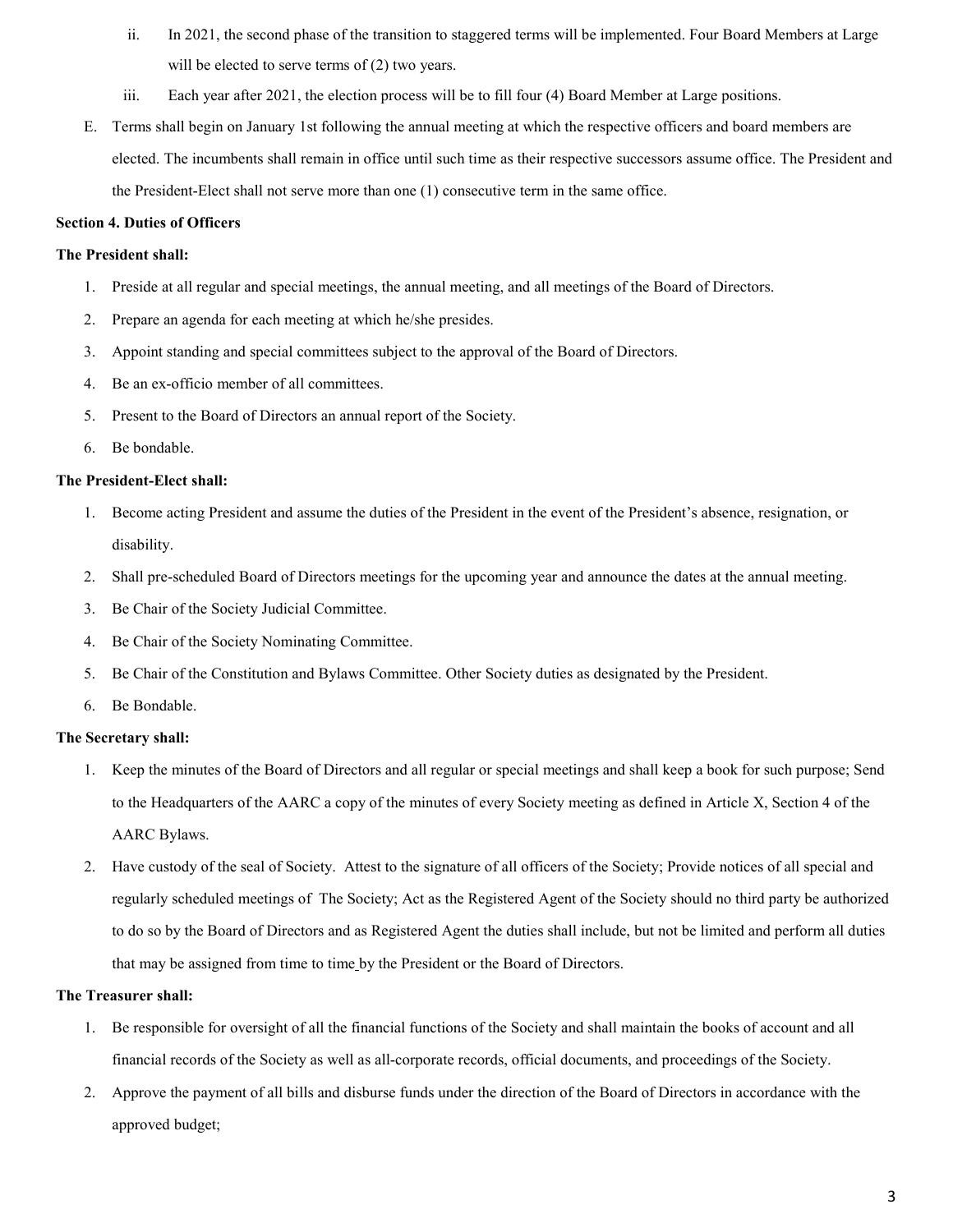- 3. Have signing authority of all checks and other financial documents of the Society in conjunction with the President; prepare a complete written report of the finances of the organization for the preceding year for the annual meeting and aid such other audits as may be directed by the Board of Directors and to prepare the Society's annual report that is to be filed with the Maine Secretary of State's office each year; and be bondable.
- 4. With the Budget Committee, oversee the development of an annual budget for the Society to be presented at the first Society board meeting of the year.
- 5. File 1099 and and other IRS forms and documents as required by law.

## **The Immediate Past President shall:**

- 1. Within the first month following elections, organize an orientation for all newly elected members or for those changing roles within the Society.
- 2. Advise and consult with the President; and perform such other duties as shall be assigned by the President or the Board of Directors.

## **Section 5. Executive Committee**

The Executive Committee of the Board of Directors shall consist of the officers of the Society. The Executive Committee shall have the power to act for the Board of Directors between meetings of the Board and such action shall be subject to ratification by the Board at its next meeting.

## **ARTICLE IV. - NOMINATIONS AND ELECTIONS**

### **Section 1. Nominating Committee**

The President, with approval of the Board of Directors, may appoint a nominating committee each year at least sixty (60) days before the annual meeting to present a slate of nominees for the following year. The President-Elect as chair of this committee shall report the slate of nominees at a Chapter meeting at least thirty (30) days prior to the annual meeting.

### **Section 2. Nominations**

- A. The nominating committee may place in nomination the names of at least (1) person for the office of President-Elect, Secretary, Treasurer, Delegate, and Board Members At Large. In the event of a vacancy in the office of President-Elect, nominations will be accepted for the office of President-Elect to replace the vacant office**.** Nominees for Officer or Delegate must have served a minimum of one term as a Board-Member-at- Large prior to accepting such nomination.
- B. The Nomination Committee will accept nominations from any member of the Society. Only Active members in good standing at the time of the nomination shall be eligible for nomination**.**
- C. The Board of Directors shall approve the slate of candidates and their biographical sketch prior to any balloting.

### **Section 3. Ballot**

- A. The proposed slate of candidates, along with a short biographical sketch, will be distributed by mail or through a secure electronic voting program to every active member in good standing who is eligible to vote as of the first day of the month that ballots are sent out.
- B. Ballots must be distributed to all members in good standing who are eligible to vote at least thirty (30) days prior to the annual meeting.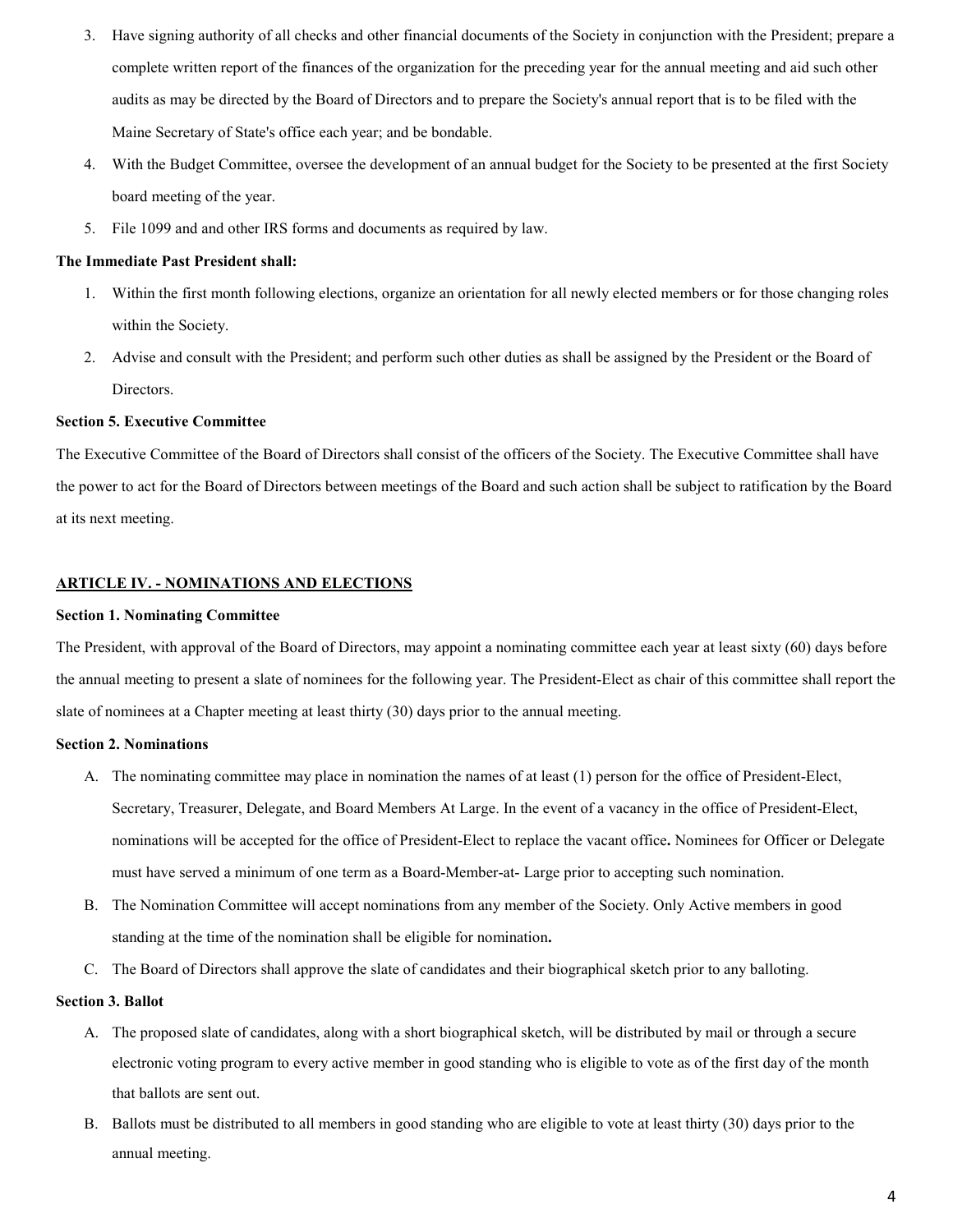- C. If the Society's Board of Directors specifies that the vote shall be by mail, the list of nominees shall be so designated as to be a secret mail ballot with provisions for write-in votes for each office. To be acceptable, ballots must be distributed on water mark paper or on paper embossed with the Society's seal. Photocopied ballots will not be accepted. Ballots must be postmarked by a date voted upon by the Board of Directors or at least five (5) days before the annual meeting. The deadline, time, and return address shall be clearly indicated on the ballot.
- D. If the Society's Board specifies that an electronic voting program is to be used, the list of nominees shall be submit through a secure and confidential program that provides for write-in votes for each office, doesn't allow multiple votes, and provides an accurate tally of the results.
- E. All election results, paper and/or electronic will be returned to the President-Elect by the voting Members. The returned ballots authorize the President-Elect to cast the ballots. Ballots will not be opened and tallied after the election deadline, but prior to the annual meeting by at least three (3) the members of the nomination committee or by a combination of the nomination committee members and Society Officers.
- F. In the event of a tie vote for President-Elect, Secretary, Treasurer, or Delegate, a run-off election will be held for the top two candidates who received the highest number of votes cast.. The run-off election will list the two (2) candidate names only; no write in votes will be accepted. Run-off ballots are a continuation of the original election and the same roll for the distribution of the original election will be used.
- G. In the event of a tie vote for the position of Board Member at Large, the names of the candidates who received the same number (tie) of fewest votes will be placed into a drawing and the name selected by the President or their designee during the annual meeting.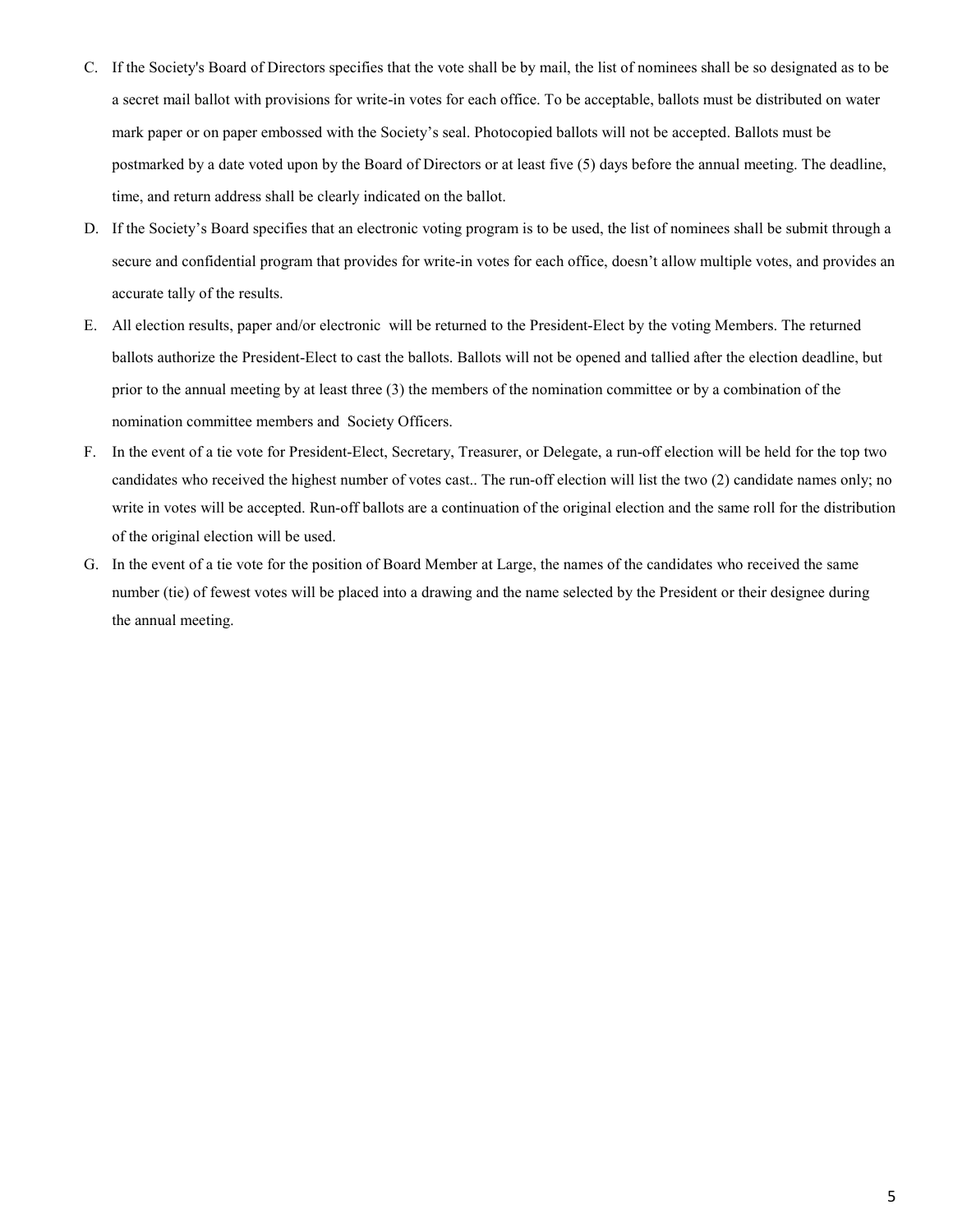#### **Section 4. Election Committee**

The President may appoint an impartial election committee, which shall check the eligibility of each ballot and tally the votes at the annual business meeting. The results shall be announced at the annual business meeting. The President-Elect shall notify each candidate of the election results.

## **ARTICLE V- BOARD OF DIRECTORS**

#### **Section 1. Composition**

- **1.** The Board of Directors shall consist of the Immediate Past President, President, President-Elect, Secretary, Treasurer, the two (2) Delegates, and three to eight (3 to 8) at large Directors to be elected annually.
- 2. The President shall be the Chairperson and Presiding officer of the Board of Directors. He/she shall invite in writing such individuals and guests to the meeting of the Board as deemed necessary.
- 3. The Board of Directors shall have power to declare an office vacant by a two-thirds (2/3) vote, upon refusal or neglect of any member of the Board to perform his/her duties of office, or for any conduct deemed prejudicial to the Society. Written notice shall be given to the member that the office has been declared vacant.

## **Section 2. Duties**

- **1.** Supervise all the business and activities of this Society pursuant to this Society's Bylaws.
- **2.** Notify the Medical Advisor(s) of all such meetings and actions as are deemed pertinent.

#### **Section 3. Vacancies**

In the event any vacancy occurs in the Board of Directors with the exception of the President, President-Elect and the two (2) Delegates, an individual shall be appointed by the Board of Directors to serve out the remainder of that term of office of any other

Officer or Board Member**.**

President - In the event of a vacancy in the office of President, the President-Elect shall become Acting President to serve the unexpired term and shall also serve the successive term as President.

President-Elect - In the event of a vacancy in the office of President-Elect, the Treasurer shall assume the duties, but not the office, of the President-Elect.

Delegate - In the event of a vacancy in the Delegation, the Board of Directors shall appoint an Acting Delegate(s) until such time as a special election can be held to elect a new Delegate(s). The Board of Directors shall have the power to declare any position of the Delegation vacant upon refusal, neglect, or inability of a Delegate to properly perform the duties of office or for any other conduct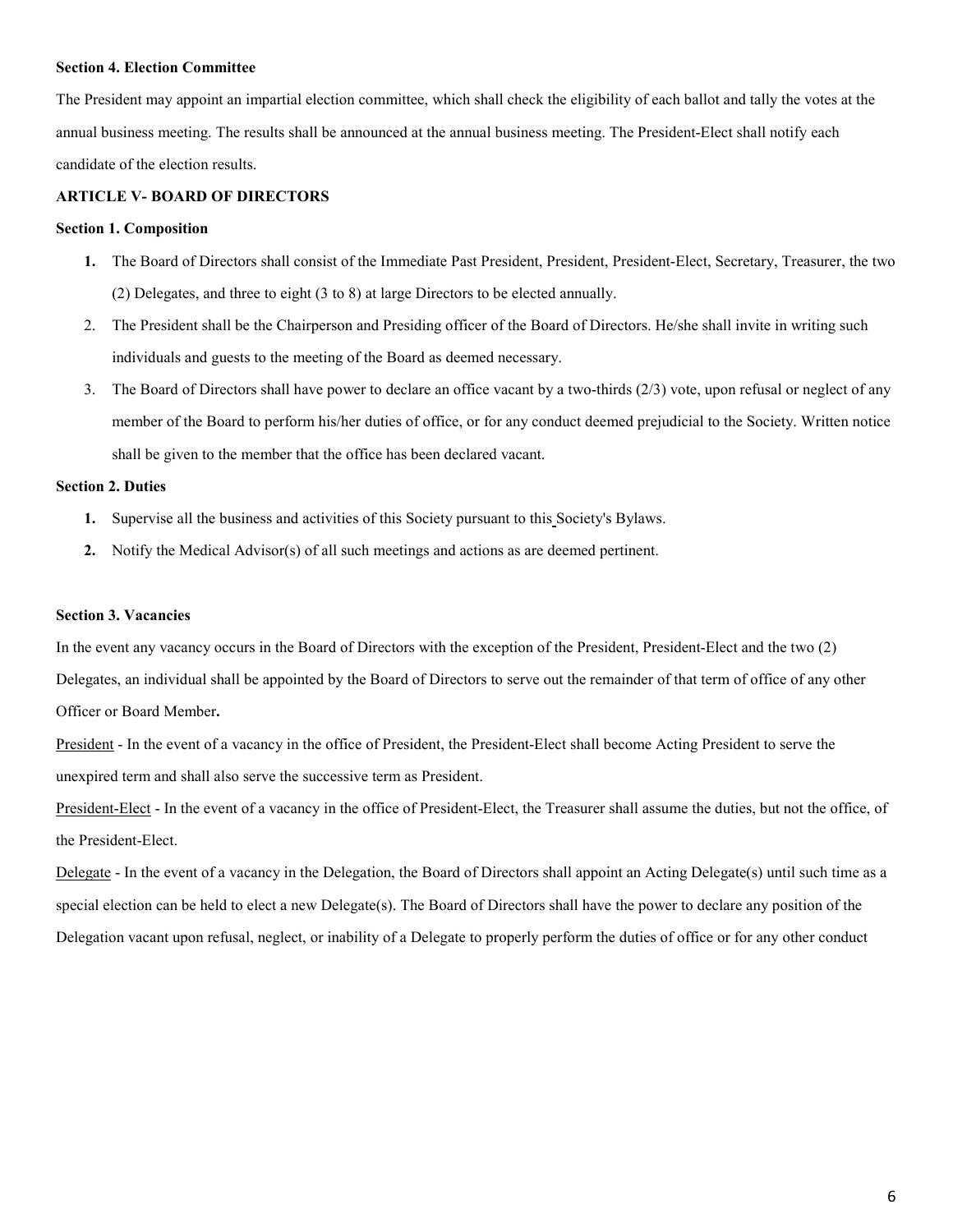deemed prejudicial to the society or the Association. Written notice shall be given to that Delegate and to the Speaker for the House of Delegates that the office has been declared vacant.

Committees - In the event of vacancies occurring on any committee, the President shall appoint members to fill such vacancies subject to the approval of the Board of Directors.

### **Section 4. Meetings**

The Board of Directors shall meet four (4) times per year.

Additional meetings of the Board of Directors shall be called by the President with the consent of two (2) other Board members at such times as the business of the Society may require, or upon written request of a majority of the members of the Board of Directors filed with the President.

## **ARTICLE VI - ANNUAL BUSINESS MEETING**

## **Section 1. Date and Place**

The Society shall hold an annual business meeting in the last quarter of each calendar year. Additional meetings may be held as required to fulfill the objectives of the Society.

The date and place of the annual business meeting shall be set in advance by the Board of Directors. The Board of Directors may cancel the scheduled meeting for a legitimate business reason and a new date and place shall be set, as soon as is feasible.

#### **Section 2. Purpose**

The annual business meeting shall be for the purpose of receiving reports of the officers and committees, the results of the election and for other business brought by the President.

Additional business meetings shall be for the purpose of receiving reports and for other business brought by the President.

#### **Section 3. Notification**

**Notification** of the time and place of the annual business meeting shall be sent to all members of the Society not less than forty-five (45) days prior to the annual business meeting. An agenda for the annual business meeting shall be sent to all members not less than thirty (30) days prior to the annual business meeting. The date of record to be considered eligible to vote shall be, the last day of the month prior to the distribution of the ballots. The ballots returned by the members give the President-Elect the authorization to cast the ballots.

#### **Section 4. Quorum**

A simple majority of the Society Board of Directors at any duly called meeting shall constitute a quorum.

## **ARTICLE VII - DELEGATES**

#### **Section 1. Election**

Delegates of this Society to the House of Delegates of the AARC shall be elected as specified in Article VII of the National Bylaws.

### **Section 2. Duties**

The duties of the Delegates shall be as specified Article VII, Section 3 in the Bylaws of the AARC.

# **ARTICLE VIII- MEDICAL ADVISORS**

### **Section 1. Composition**

The Society shall have at least one (1) Medical Advisor, who shall be an interested physician who is a member of the American

College of Chest Physicians (ACCP), or of the American Thoracic Society (ATS), or the American Society of Anesthesiologists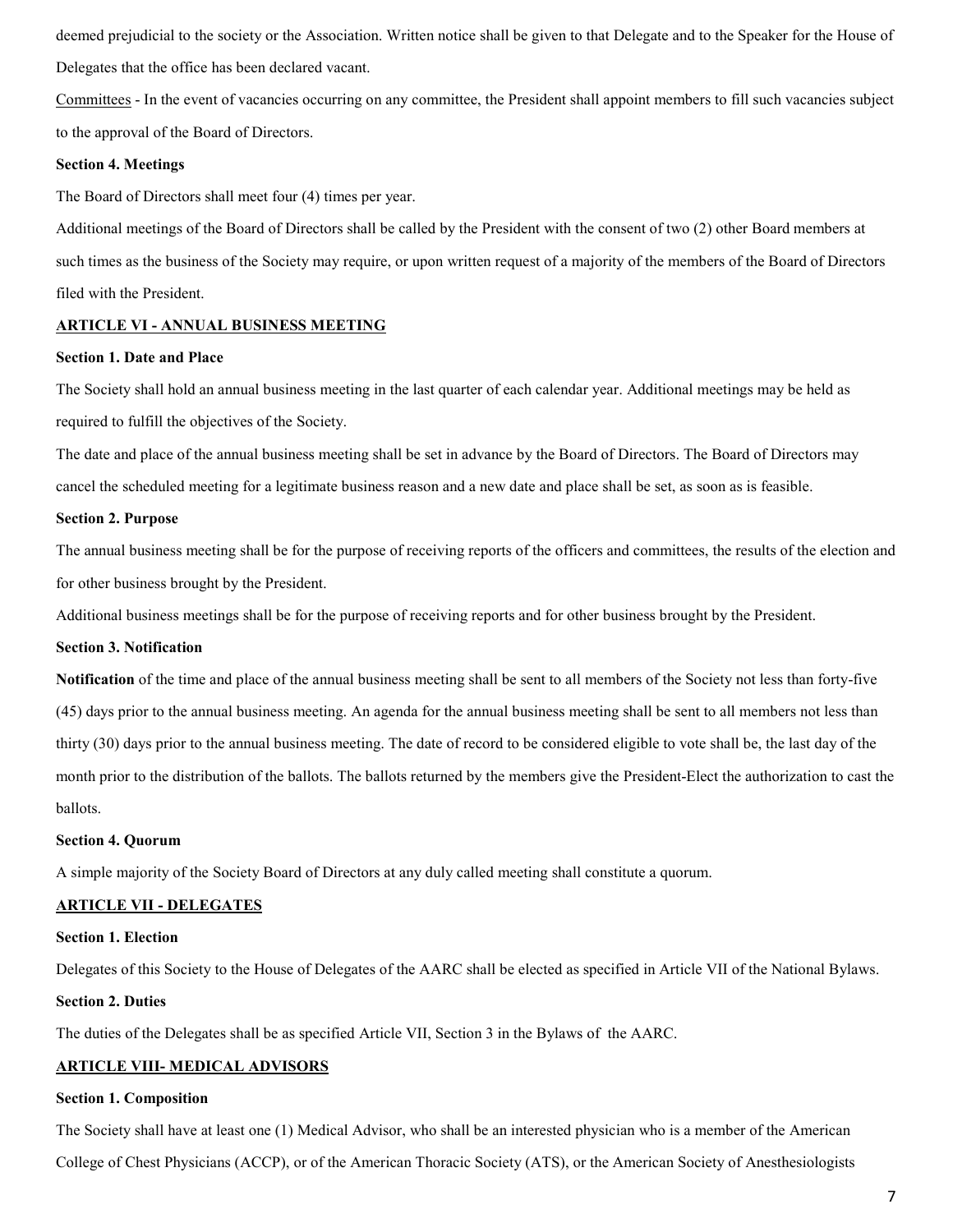(ASA), and/or a Medical Director of Respiratory Care. The name(s) of all Medical Advisor(s) shall be provided to the AARC Board

of Medical Advisors.

## **Section 2. Duties**

The Medical Advisor shall:

- 1. Be welcome at all Board meetings
- 2. Consult on all matters of medical policy; and
- 3. Advise committees regarding education and publication.

# **ARTICLE IX- COMMITTEES**

## **Section 1. Standing Committees**

The members of the following standing committees may be appointed by the President, subject to approval by the Board of Directors, to serve for a term of one (1) year, except as otherwise specified in the Bylaws.

- 1. Membership
- 2. Nominating and Elections
- 3. Program and Education
- 4. Judicial
- 5. Bylaws
- 6. Finance and Budget
- 7. Communications

## **Section 2. Duties of Committees**

## **Membership Committee**

- 1. This committee shall consist of at least three (3) Active Members, one of who is a member of the Board of Directors, who will each serve for a one year-term.
- 2. This committee shall act as a liaison between the Board of Directors and the general membership. It shall also act as a liaison to the non-member Respiratory Care Practitioners in the State of Maine.

## **Nominations and Elections Committee**

This committee shall consist of the President-Elect, who shall act as chair, at least three (3) members of the Board of Directors, who will each serve for a one  $(1)$  year term.

This committee shall prepare a slate of officers and directors for the annual election.

It shall be the duty of this committee to make the final critical appraisal of candidates including but not limited to:

- 1. Consideration of each candidate's personal qualifications
- 2. Geographic representation to assure that the nominations are in the best interests of the Association and the Society.
- 3. This committee shall prepare, receive, verify and count all ballots.

## **Judicial Committee**

This committee shall consist of the President-Elect, who shall act as chair, one of the Delegates, and one (1) member at large appointed by the Board of Directors. The term of each member shall be one (1) year.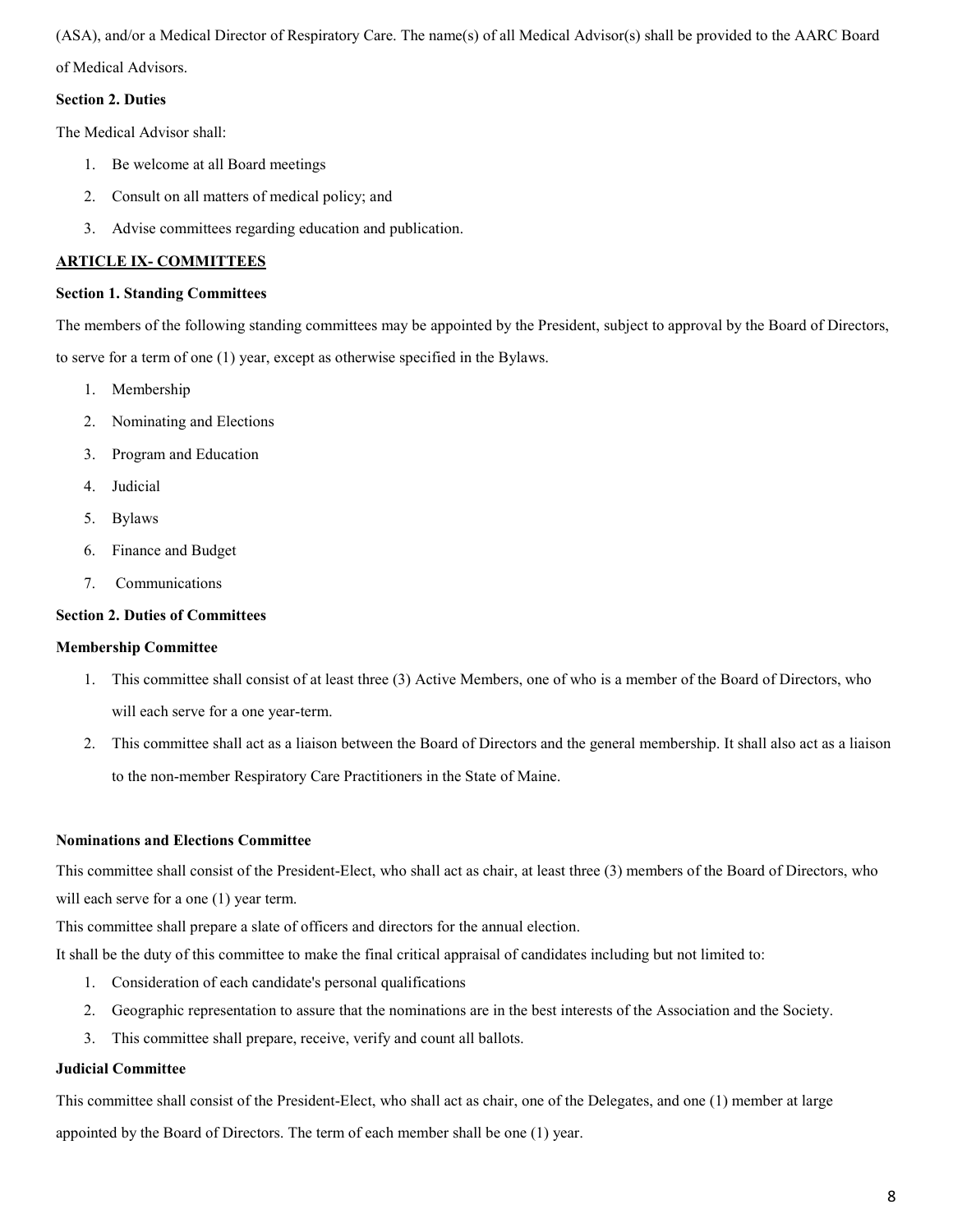This committee shall review formal, written complaints against any individual Society member charged with any violation of the Society's Bylaws or otherwise with any conduct which is detrimental to the Society or the Association. Complaints or inquiries may be referred to this committee by the Judicial Committee of the AARC.

If the committee determines that the complaint justifies an investigation, a written copy of the charges shall be prepared for the Medical Advisor.

A statement of charges shall them be served upon the member and an opportunity given that member to be heard before the committee. The complainant must be permitted to be present.

After careful review of the results of the hearing conducted with benefit of legal counsel*,* when the chairman of the committee deems counsel to be necessary or desirable, the committee shall make recommendations for action to the Board of Directors and shall forward a complete report, including copies of all documents to the chairman of the Judicial Committee of the AARC.

## **Finance and Budget Committee**

This committee shall consist of at least three (3) members of the Board of Directors: the Treasurer who shall be chair, the President Elect, President, immediate Past President, along with the Chair of the Membership Committee and the Chair of the Program and Education Committee. The term of each member shall be one (1) year or so long as they shall serve in their designated office. This committee shall propose a budget for the coming year and be responsible for the auditing of the present year's budget. They are to insure that no category of the budget is exceeded without the consent of the committee, and a two-thirds (2/3) vote of approval of the Board of Directors.

### **Program and Education Committee**

The committee shall consist of not fewer than four (4) active members. The term of each member shall be one (1) year. The committee shall promote, organize, and conduct continuing education programs and education projects, as directed by the President.

### Political Action Committee

Members of the Political Action Committee will be appointed by the President. Additional members of this committee will be appointed as necessary by the President. The duties of this committee shall include but are not limited to:

- 1. Represent the Society in supporting and advancing the interests of the profession through AARC political action activities such as Virtual Lobby campaigns and AARC Hill Day meetings.
- 2. The committee shall make recommendations for action to the Board of Directors and shall forward an annual report of all political action activities and the impact any proposed legislation may have on the State Society.

#### **Bylaws**

The Bylaws committee shall consist of the President-Elect and at least two Active members. The term of each member shall be one (1) year.

Proposed amendments to the Bylaws may be originated by the Bylaws Committee or submitted to the Bylaws Committee only by the Board of Directors. The committee shall review the amendments proposed and submit its recommendations to the Board of Directors. Upon receipt, the Board may, but shall not be obligated to, withdraw the proposed amendments from further consideration. Proposed amendments approved by the Board of Directors will be forwarded to the AARC Bylaws Committee for approval and/or recommendations.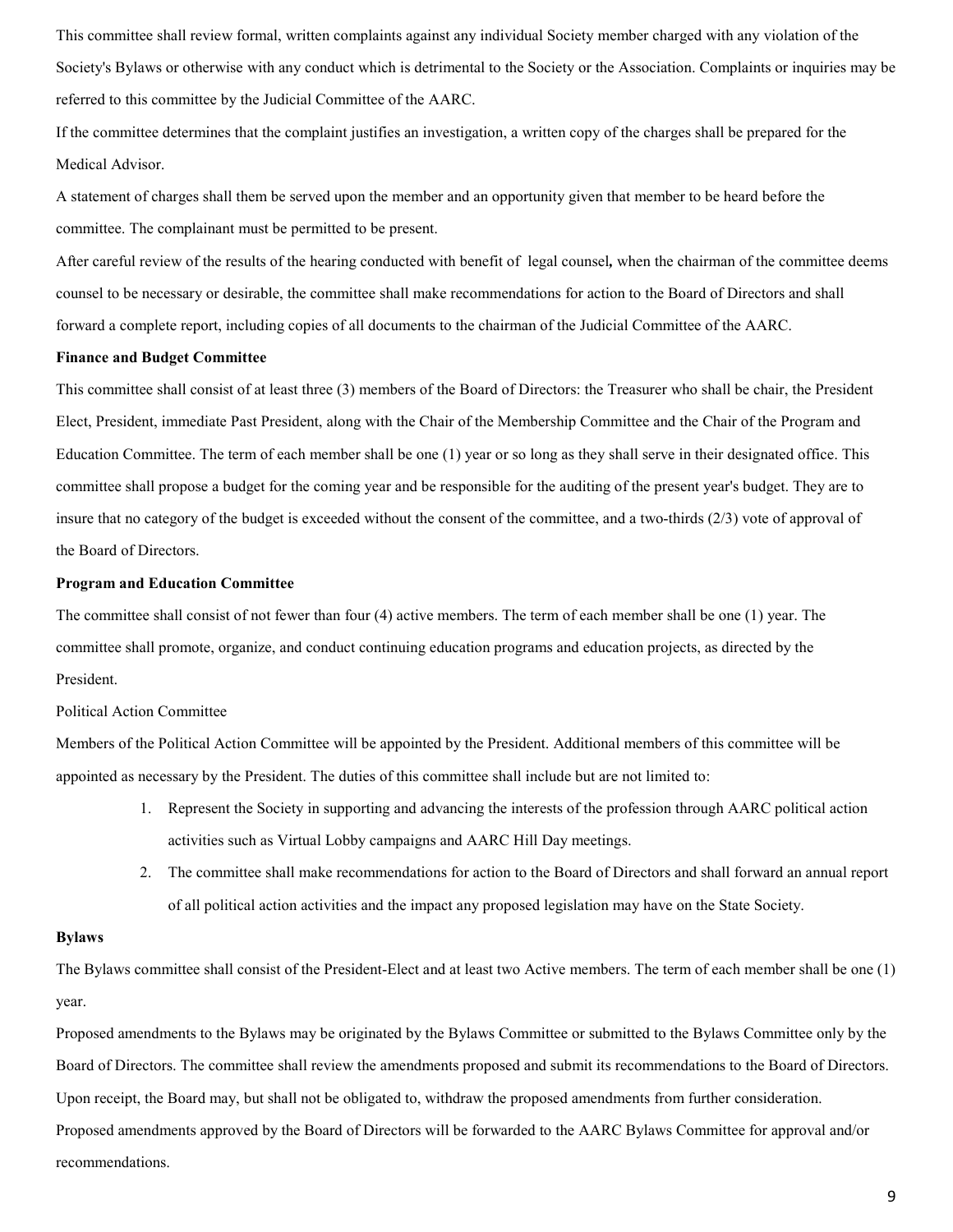Amendments that have been approved by the AARC Bylaws Committee shall be forwarded to AARC Board of Directors for approval. Once the AARC Board of Directors has approved the amendments, the proposed amendments shall be mailed to all active members of the Society for approval. Final approval of proposed Bylaws changes requires a two-thirds majority of returned ballots from Active Members of the Society, as specified in Article XIII of these bylaws.

- A. **Communications**The Chair of the Communications Committee will be appointed by the President. Additional members of this committee will be appointed as necessary by the President. The term of the Chair and other members of this committee shall be one (1) year.
- B. Issues of the Newsletter will be published and distributed at least twice yearly. Additional issues may be published as necessary or desirable. All Members shall be provided copies of each newsletter through the mail or through an electronic format. Additional copies shall be provided to groups or individuals deemed appropriate by the Board of Directors.
- C. The Communications Committee will share information about the Society's activities through a variety of social media websites including AARC Connect, Facebook, the Maine Society website and through other media sites deemed appropriate by the Board.

## **Section 3. Special Committees**

Special committees may be appointed by the President, subject to approval by the Board of Directors.

## **ARTICLE X - FISCAL YEAR**

The fiscal year of this Society shall be from January 1 through December 31.

## **ARTICLE XI - LIABILITY AND INDEMNIFICATION**

### **Section 1. Exculpation**

No Officer, Director, Delegate or Committee Member shall be liable for any act or default of any other Officer, Directors, Delegate, Committee Member or other member of the Society for any loss sustained by the Society or any Officer, Director, Delegate, Committee Member or other member of the Society or for any other liability of the Society, unless the same has resulted from his or her own willful misconduct, gross negligence or criminal action.

#### **Section 2. Indemnification**

Every Officer, Director, Delegate and Committee Member shall be indemnified by the Society against all costs, expenses, and liabilities (including reasonable attorney's and paralegal's fees) actually and necessarily incurred by or imposed upon him/her in connection with any claim, action, suit, proceeding, investigation or inquiry of whatever nature by a third party in which he/she may be involved as a party or otherwise by reason of his/her having been an Officer, Director, Delegate or Committee Member whether or not he//she continues to be such at the time such costs, expenses and liabilities are incurred or imposed, except in relation to matters as to which he/she shall be finally adjudged to be liable for willful misconduct, gross negligence or criminal action toward the Society in